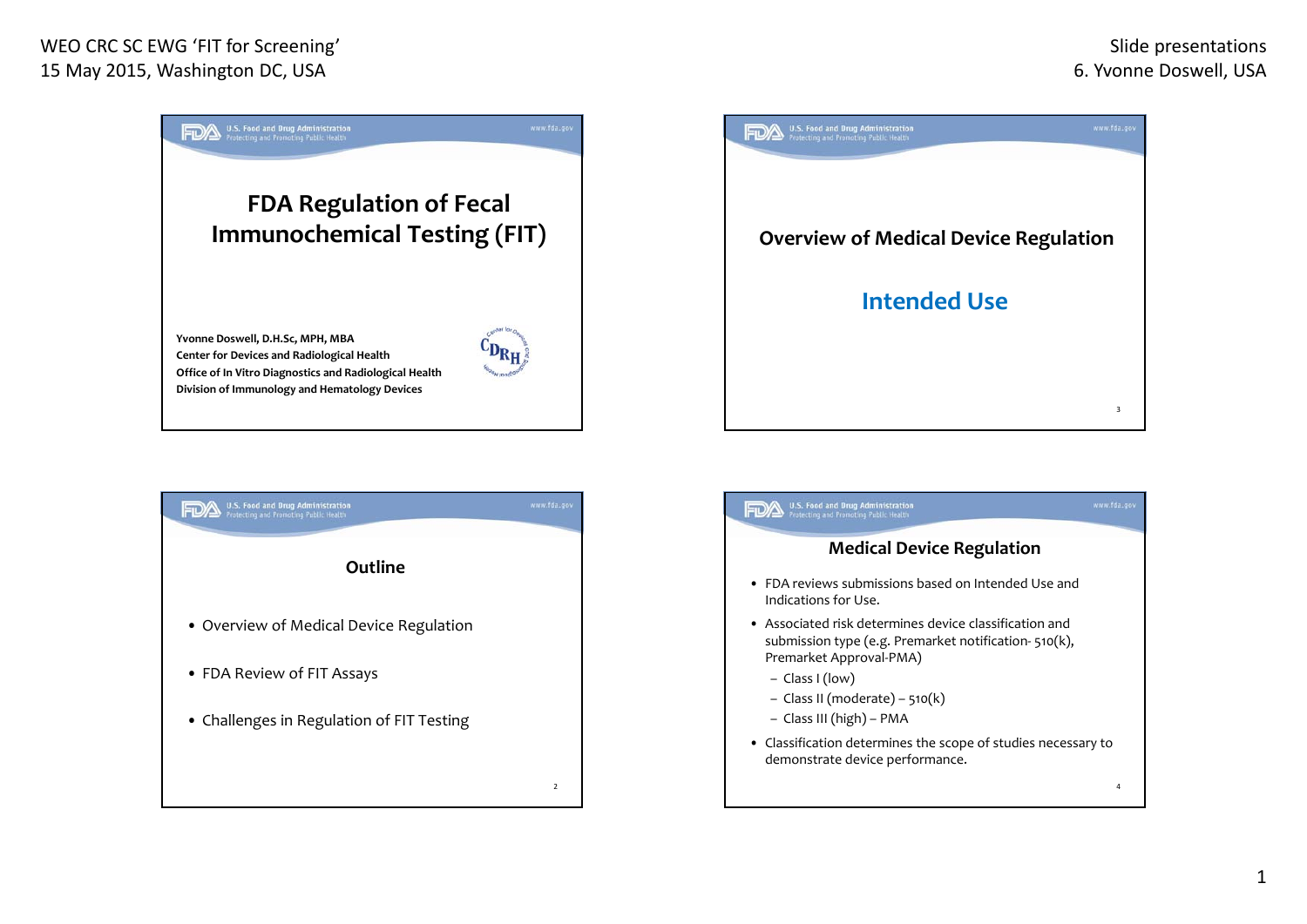





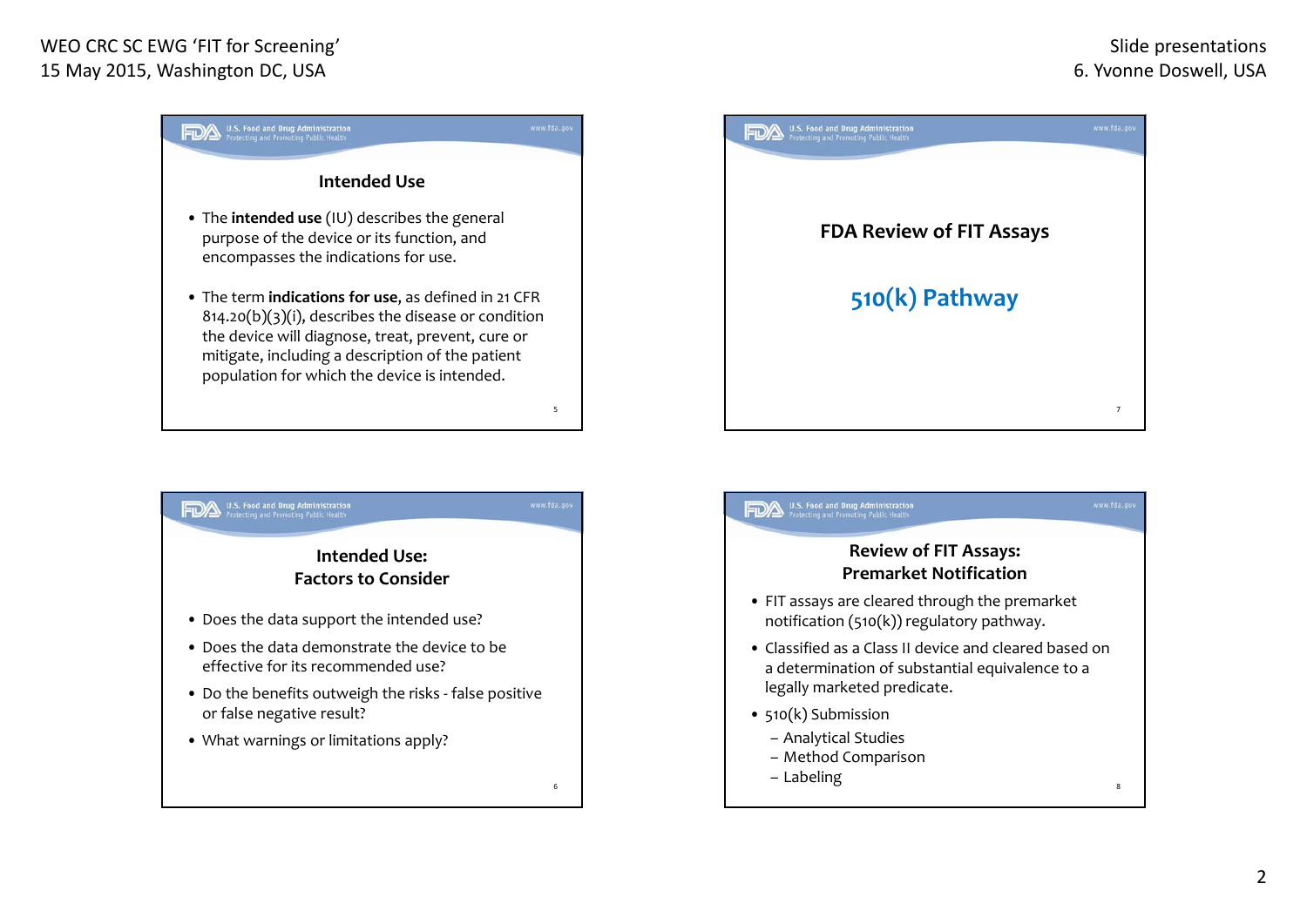## WEO CRC SC EWG 'FIT for Screening' 15 May 2015, Washington DC, USA





– manual versus automated

10

## U.S. Food and Drug Administration<br>Protecting and Promoting Public Health **Other Considerations**• Number of Stool Specimens Required to Achieve Optimal Performance– Devices marketed for multiple bowel movements (2 or 3) vs. single sample test kits. Provide performance data consistent with the instructions for use (IFU). \*The marketing of <sup>a</sup> single stool sample analysis as an "adequate and effective annual screening test for colorectal cancer" is only appropriate with supporting device performance data to substantiate the claim. 12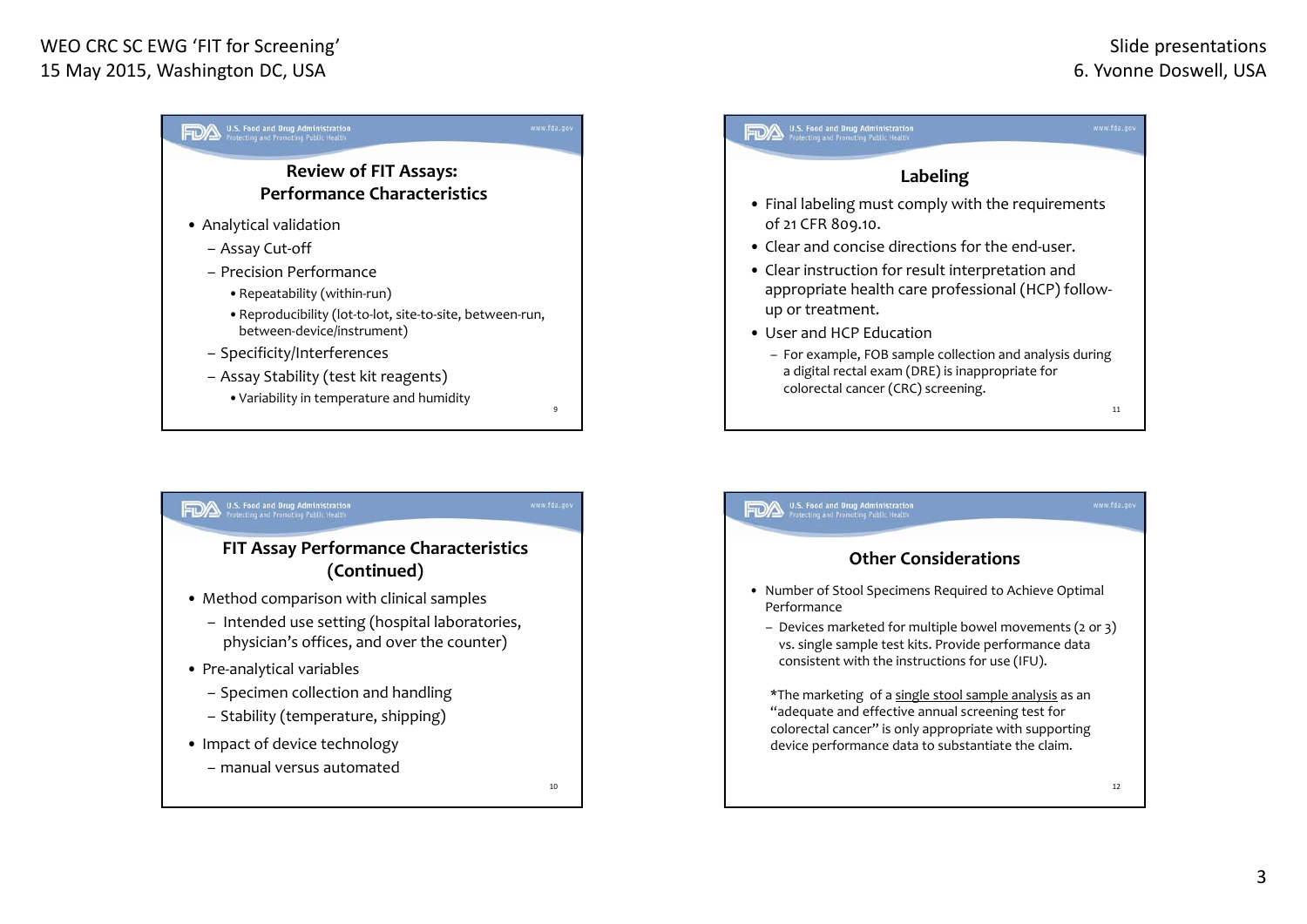15